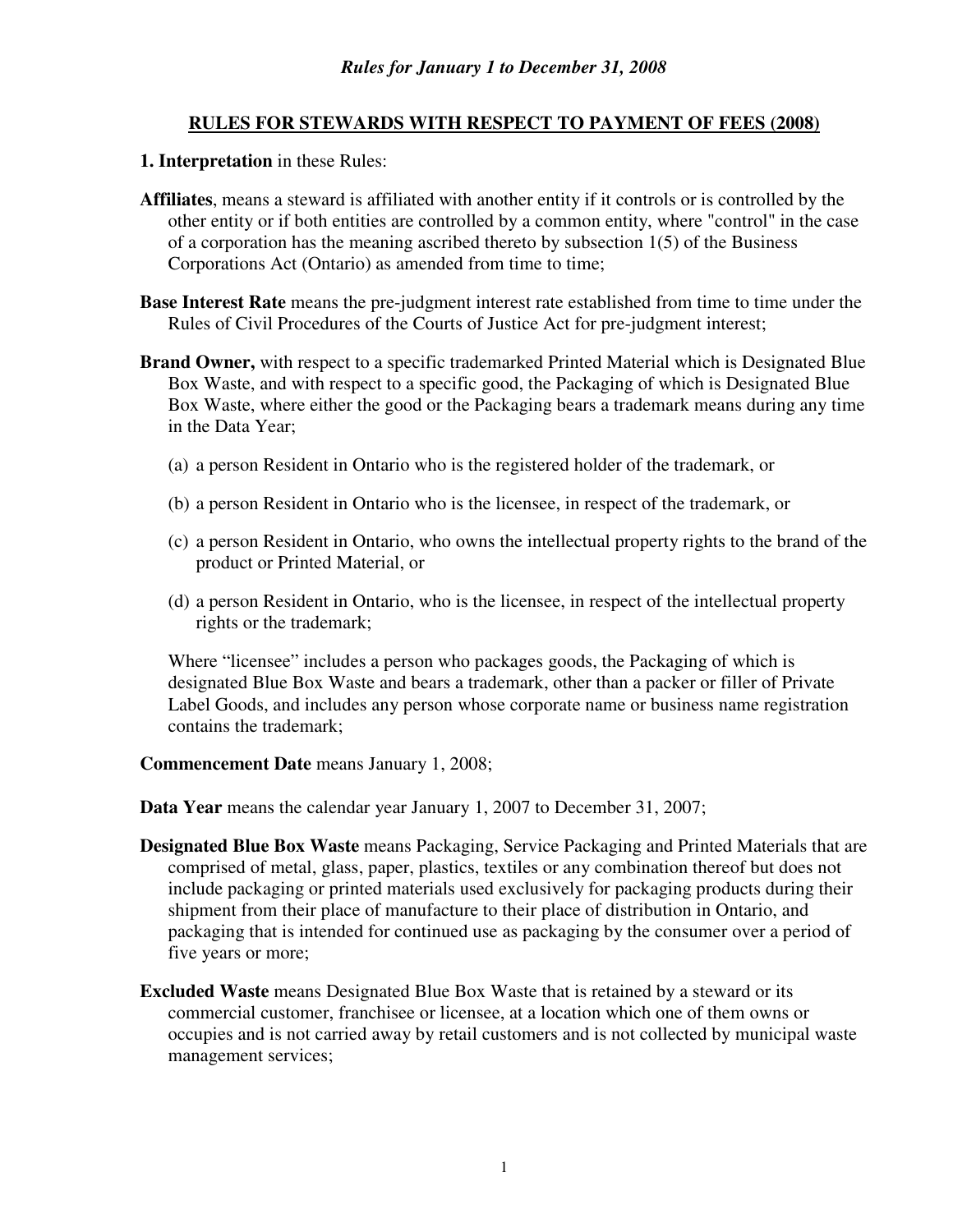#### *Rules for January 1 to December 31, 2008*

**Filed** means electronically submitted at www.stewardshipdatasystem.ca or delivered to 26 Wellington Street East, Suite 601, Toronto, Ontario, M5E 1S2;

**First Importer** means a person Resident in Ontario, who imports into Ontario:

- (a) a specific printed material which is Designated Blue Box Waste, for which a Brand Owner does not exist, or
- (b) a specific good, the packaging of which is Designated Blue Box Waste, for which a Brand Owner does not exist;

and includes a person Resident in Ontario who is the first to take title to such material or good, upon or after arrival in Ontario from elsewhere during the Data Year;

- **Franchisor, Franchisee** and **Franchise System** have the meaning ascribed thereto under the Arthur Wishart Act (Ontario);
- **Packaging** means materials that are used for the containment, protection, handling, delivery and presentation of goods sold or delivered to consumers in Ontario;
- **Private Label Goods** means goods that carry the brand or trademark of a Brand Owner and sold or delivered to consumers by such Brand Owner that is a retail outlet in Ontario;
- **Printed Materials** means printed materials that are sold, issued, distributed or delivered to consumers in Ontario;
- **Published Address** means an address in Ontario appearing in a current telephone directory or a recognized current published business directory;
- **Resident in Ontario,** with respect to a corporation, means a corporation that has a permanent establishment in Ontario, in accordance with the provisions of Appendix A, during any time in the Data Year;

**Rules** means these rules;

- **Service Packaging** is packaging which may or may not bear a trademark that is filled or delivered at the point of sale by the retail, food service or other services providers to the consumer in Ontario to enable or facilitate the delivery of goods;
- **Steward's Report** means a report prepared by a steward and Filed with Stewardship Ontario, describing the aggregate amount of Designated Blue Box Waste, expressed in kilograms by category as required under these Rules, that were sold or delivered in Ontario in the Data Year by the steward and his Franchisees and / or his Affiliates containing the information in accordance with Appendix B;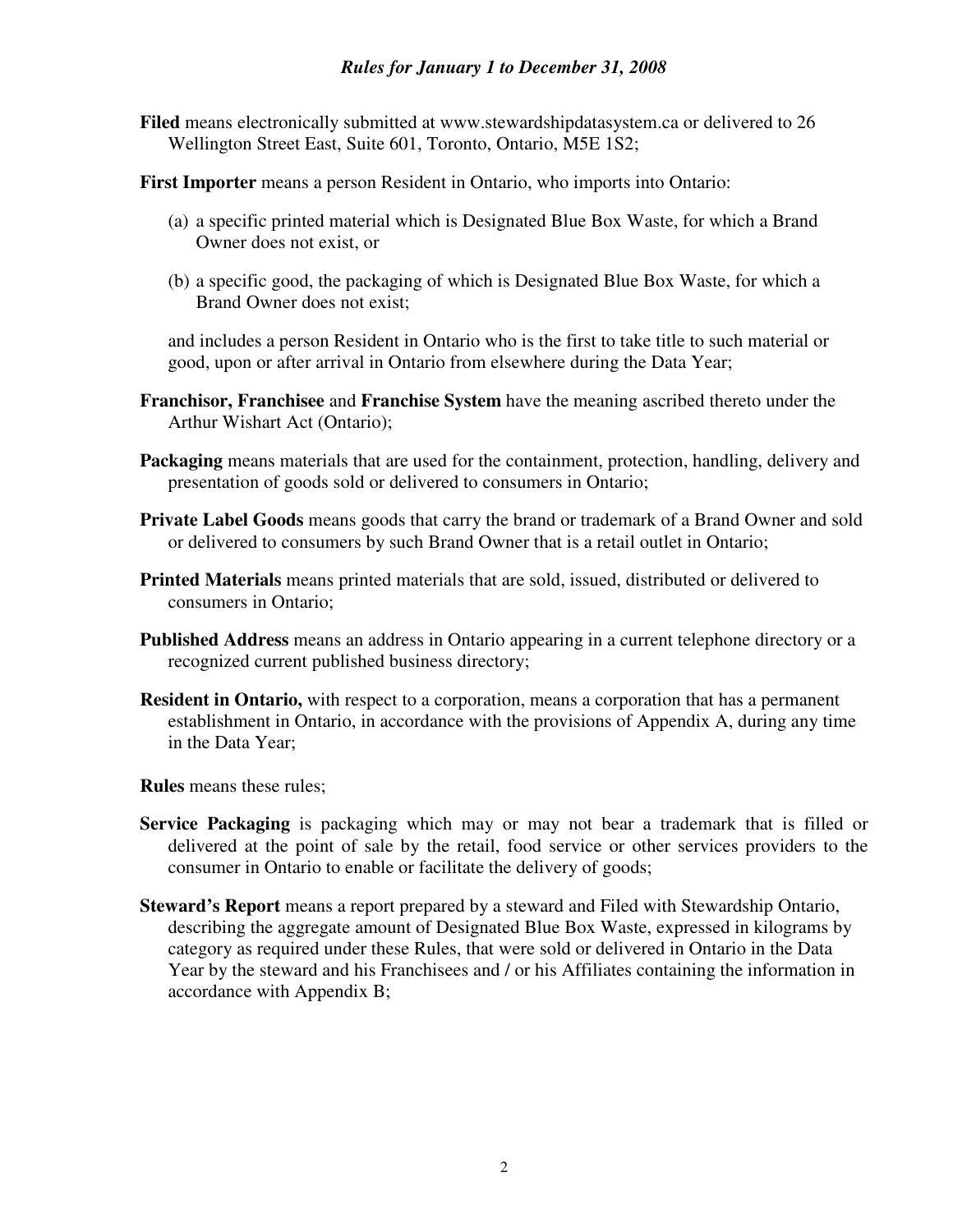#### **2) Designation of Stewards**

- (1) A Brand Owner is designated as a steward with respect to all Printed Material, Service Packaging, and the Packaging of all goods, for which he is Brand Owner in the Data Year.
- (2) A First Importer is designated as a steward with respect to all Printed Material, Service Packaging, and the Packaging of all goods, for which he is First Importer in the Data Year.
- (3) A Franchisor is designated as a steward with respect to all Printed Material, Service Packaging, and the Packaging of all goods, which are within the relevant Franchise System in the Data Year.
- (4) In the event there are two Brand Owners for the same Designated Blue Box Waste, the Brand Owner or First Importer more directly connected to the production of the Designated Blue Box Waste shall be designated as the obligated steward, provided that in the case of a Franchisor who is Resident in Ontario, the Franchisor shall be designated as the obligated steward.
- (5) In the event that consumer products containing two or more independent brands are packaged together for sale in Ontario, then the Brand Owner more closely associated to the joint packaging shall be designated as the obligated steward for such joint Packaging;
- (6) Any person who delivers Service Packaging to consumers in Ontario in the Data Year.
- (7) Any person who elects to become a steward respecting Designated Blue Box waste that would otherwise be the responsibility of another steward, shall be designated a steward upon execution of a contract with Stewardship Ontario, notice of which appears on the Stewardship Ontario website, and the steward otherwise responsible is exempt from the requirement to pay fees respecting such Designated Blue Box Waste during the currency of the contract. Stewardship Ontario shall not be required to execute a contract contemplated herein.
- (8) Notwithstanding the above, any person who has executed a contract with Stewardship Ontario under clause 2(7) above prior to June 30, 2006, notice of which appears on the Stewardship Ontario website, shall remain an elected steward under the terms of the agreement*.*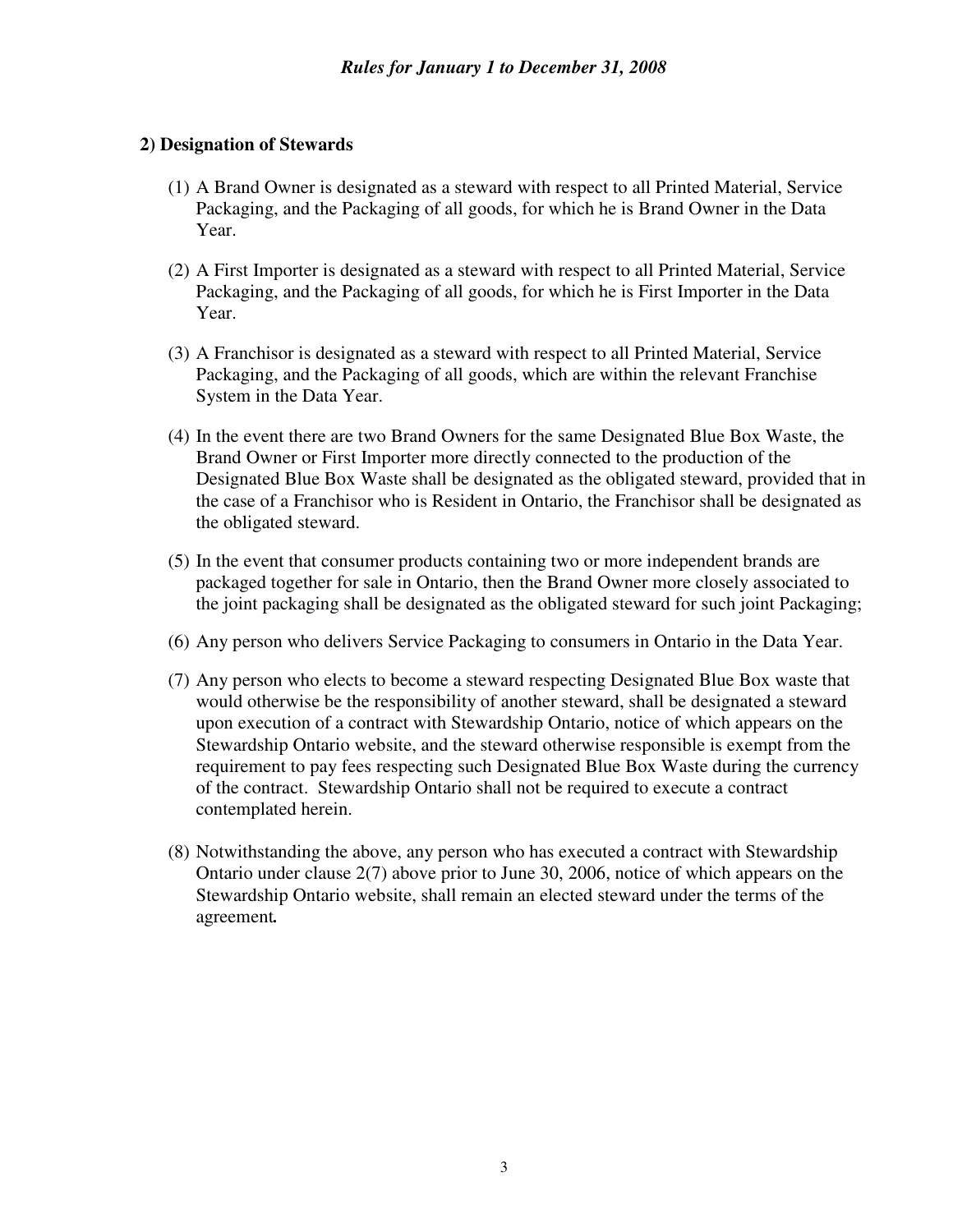#### **3) Fees Payable**

- (1) Stewards shall pay fees to Stewardship Ontario in accordance with Appendix C of these Rules. The amount of fees payable shall be the sum for categories set out in the Steward's Report of the product of the amount of each such Designated Blue Box Waste set out in a Steward's Report multiplied by the rates set out in the table of fees attached as Appendix D of these Rules.
- (2) Stewards who are members of the Canadian Newspaper Association and the Ontario Community Newspapers Association shall pay applicable Stewardship Ontario administrative costs, in the aggregate, of fees payable, and will meet their obligation for funding to municipal programs, as calculated by Stewardship Ontario, by providing advertising lineage in a manner approved by Waste Diversion Ontario.
- (3) Stewardship Ontario may, acting reasonably, charge stewards an administration fee, which fee shall take effect upon publication of the fees on the Stewardship Ontario website.

#### **4) Steward's Report**

- (1) Subject to Section 6, every steward shall file a Steward's Report with Stewardship Ontario not later than 90 days after Commencement Date, or 90 days after such steward is notified, whichever is later. A steward is notified:
	- (a) on the day the steward receives personal service via email**,** or
	- (b) three days following the sending by prepaid first class postage to the steward at its Published Address in Ontario, of a copy of these Rules or a written notice of how to obtain a copy of these Rules,
- (2) Stewards may amend a Steward's Report with the consent of Stewardship Ontario to correct information in the Steward's Report that is in error or to replace data previously determined by a formula or a calculator provided by Stewardship Ontario.
- (3) If a Steward's Report has not been filed within 90 days of the date specified in Section 4(1) of these Rules, Stewardship Ontario may file a Steward's Report on behalf of such steward, based on the steward's previous years Steward's Report.
- (4) If a Steward's Report represents a temporary filing that is not accurate for the Data Year, the steward has 90 days of the date specified in Section 4(1) of these Rules or Stewardship Ontario will un-submit the Filed Steward's Report.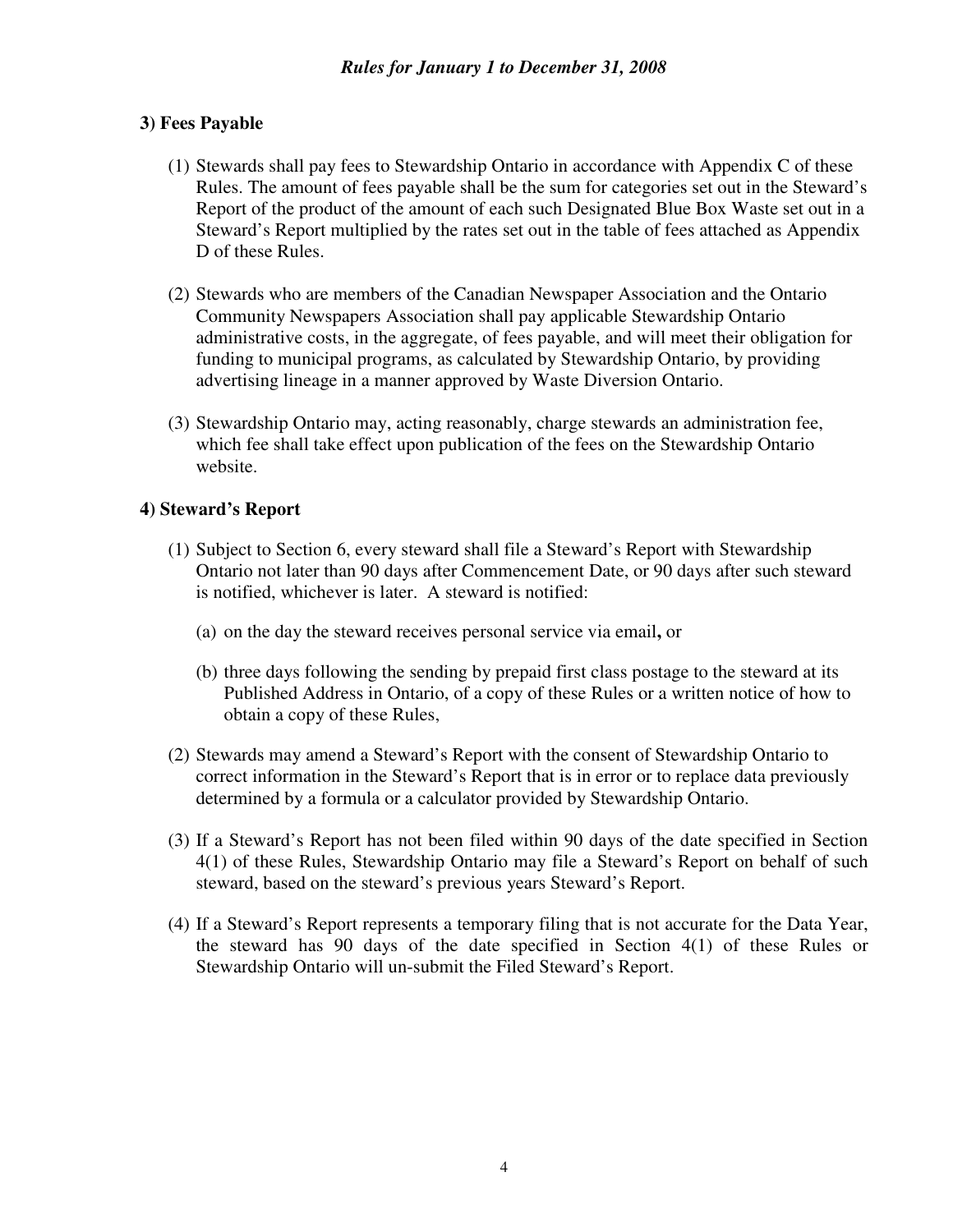#### **5) Penalties, Interest and Back Fees**

- (1) Stewards, who fail to pay fees by the dates specified in Appendix C*,* will be subject to a penalty calculated at 10% of fees due and payable.
- (2) Interest on unpaid fees shall accrue from such date at the Base Interest Rate plus 3%.
- (3) Stewardship Ontario may waive all or part of any penalty or interest charges otherwise payable under these Rules.
- (4) In the event that the amounts reported in a Steward's Report are inaccurate, any deficiency in fees paid resulting from such inaccuracies shall be immediately due and payable from the date of the filing of the correcting Steward's Report, and if not paid within 30 days will be subject to a penalty equal to 10% of such fee deficiency.

#### **6) Steward Exemptions**

- (1) Stewards are exempt from filing a Steward's Report and paying the fees otherwise due if during the Data Year, the steward, its Affiliates, and Franchisees had combined gross revenues from the sale of all its products and services in Ontario which was less than \$2 million, which for stewards in the business of retailing the gross revenues shall be deemed to be the revenue from services provided and the cost of their merchandise sold was less than \$2 million.
- (2) Stewards shall file a Steward's Report but shall be exempt from payment of fees otherwise due provided that during the Data Year, the steward, its Affiliates and Franchisees sold, distributed, issued or delivered Packaging, Service Packaging and Printed Materials, into Ontario, an aggregate quantity of less than 15,000 kilograms.
- (3) A Steward, it's Affiliates and Franchisees shall not file any Steward's Report reporting less than 15,000 kgs in the aggregate if the steward, its Affiliates and Franchisees sold, distributed, issued or delivered Packaging, Service Packaging and Printed Materials, into Ontario, with a combined quantity of greater than 15,000 kilograms. .
- (4) For greater clarity, where a steward files a Steward's Report, respecting Affiliates or Franchisees, such Affiliates and Franchisees shall not file a Steward's report.
- (5) Stewards that are not for profit entities (including municipalities, provincial agencies, colleges, universities) are not exempted by 6(1).
- (6) Notwithstanding the above Stewardship Ontario may, acting reasonably require a steward to file a Steward's Report by sending a written request to a steward.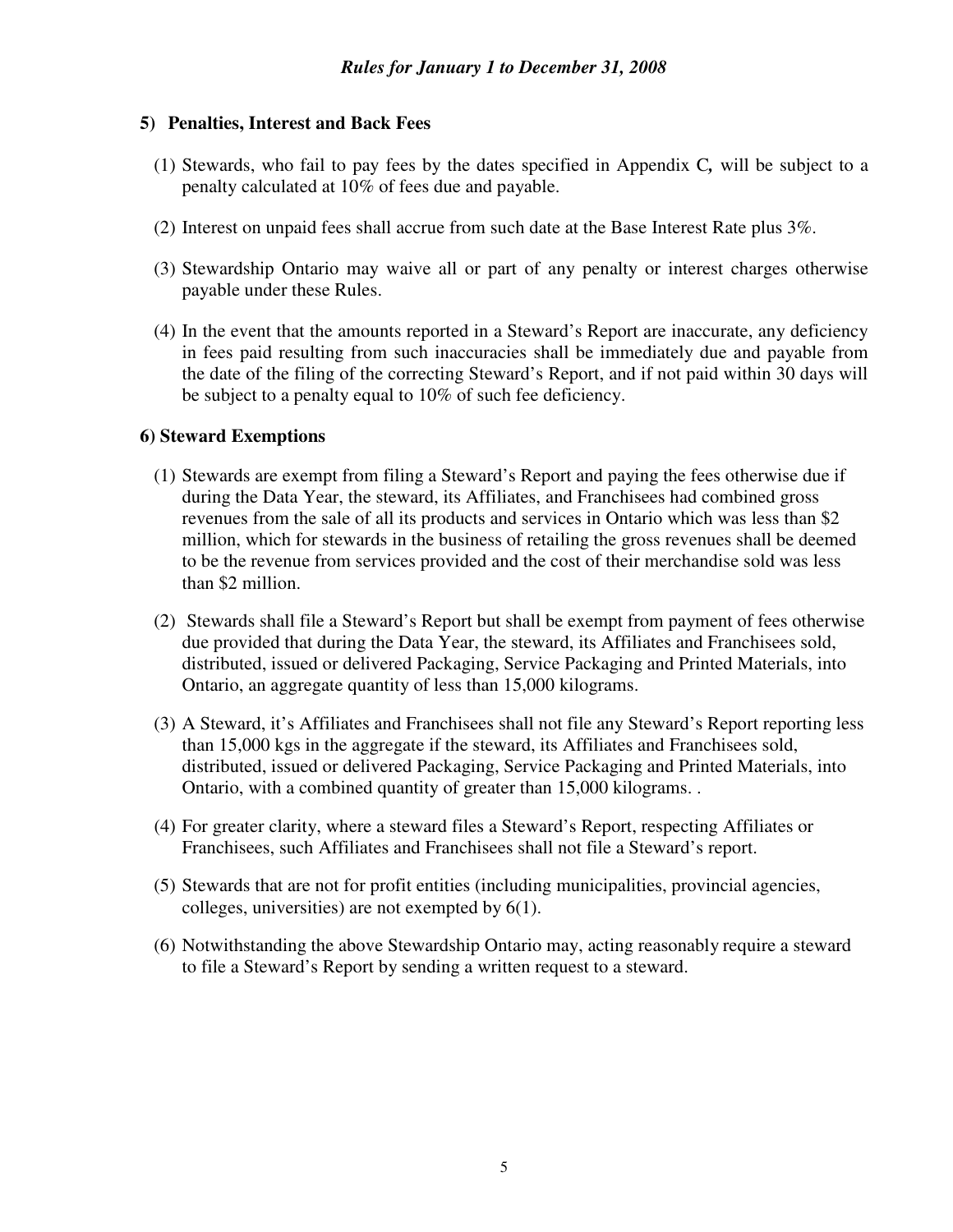### **7) Record Provision and Retention**

- (1) Stewards shall promptly provide data including calculation methodology, packaging data, audit reports, list of brands reported and list of brands excluded from report, and allocation percentages, used by stewards in the preparation of the Steward's Report upon request from Stewardship Ontario.
- (2) Stewards shall retain records to substantiate and verify the amount set out in their respective Steward's Report for a period of not less than five years from the date of the Steward's Report to which they relate. A steward shall grant access to Stewardship Ontario upon its request to examine its books and records to enable Stewardship Ontario to audit and inspect such records respecting a Steward's Report up to five years after the date of receipt of such Report by Stewardship Ontario.

#### **8) Dispute Resolution**

If any dispute arises between a steward and Stewardship Ontario as to the amount of Designated Blue Box Waste that is required to be included in a Steward's Report:

- (1) The parties shall attempt to resolve the dispute through designated representatives from each of Stewardship Ontario and the steward within thirty (30) days upon which written notice of the dispute was first given, or as otherwise agreed upon;
- (2) If the parties are unable to resolve the dispute within the above period, the steward and Stewardship Ontario shall within thirty (30) days thereafter jointly select an arbitrator to arbitrate the dispute.
- (3) The arbitrator shall render a decision on the dispute and the award arising there from, in accordance to the Arbitration Act Ontario.
- (4) Non-payment or failing to file a Steward's Report by a steward shall not be items subject to arbitration.

#### **9) Interpretive Memoranda**

Stewardship Ontario may publish on its website interpretive memoranda describing its interpretations of these Rules and how it proposes to administer them.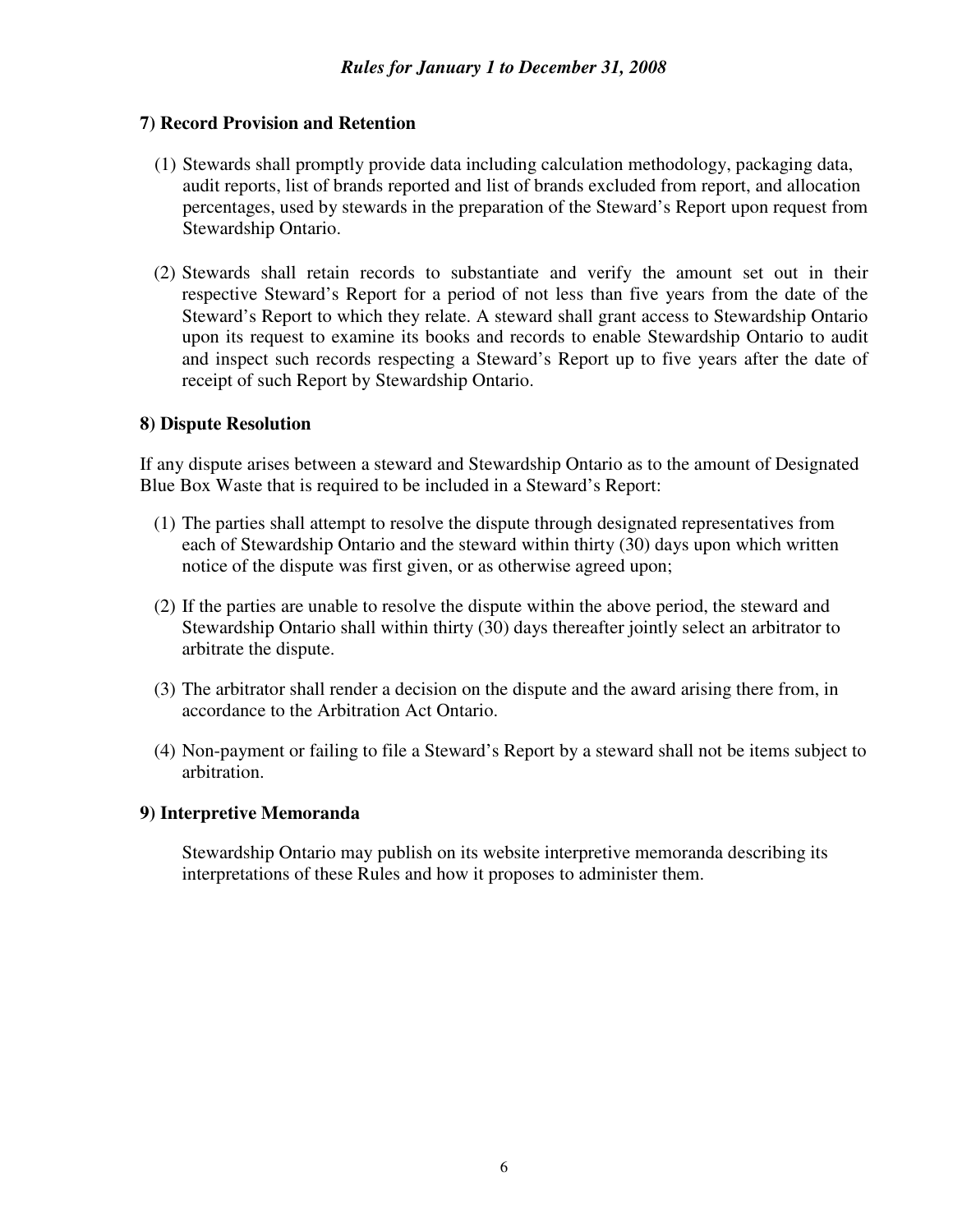#### **10) Publishing of Company names**

- (1) The names of stewards reporting under Section 6, with Stewardship Ontario will be posted on the Stewardship Ontario website as such.
- (2) The names of stewards submitting Steward's Reports to Stewardship Ontario will be posted on the Stewardship Ontario website.
- (3) The names of stewards who have executed a contract with Stewardship Ontario under section 2 (7) shall be posted on the Stewardship Ontario website.
- (4) Stewardship Ontario may post the registry of all brands reported in Steward's Reports from time to time.
- (5) Stewardship Ontario may publish on its website the names of any person that may appear to be a steward Resident in Ontario, but which it has determined upon investigation not to be Resident in Ontario.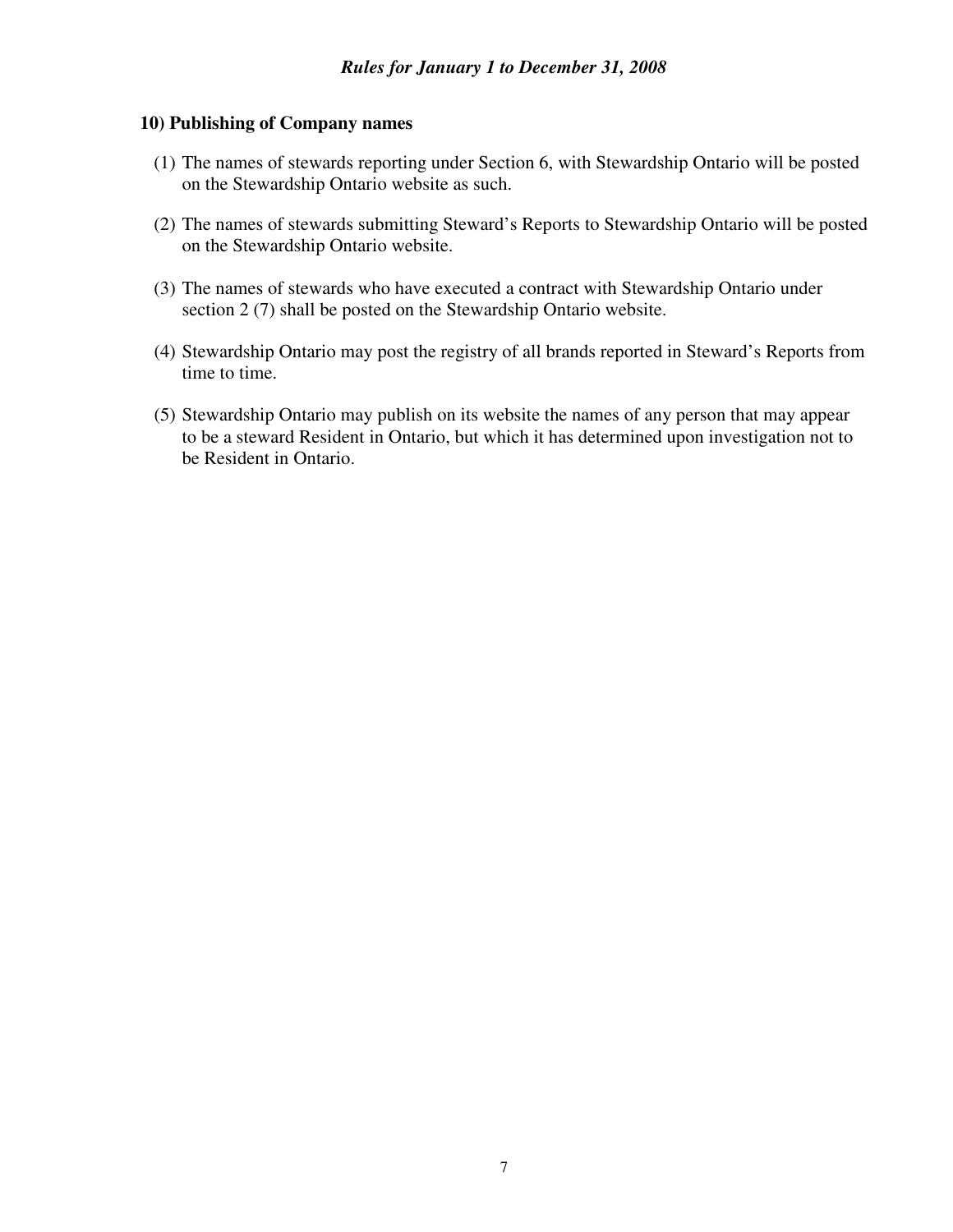## **Appendix A**

## **Resident in Ontario (Corporation)**

### **Resident in Ontario, with respect to a corporation, means a corporation that has a permanent establishment in Ontario, where:**

- (a) "**permanent establishment**" includes branches, mines, oil wells, farms, timberlands, factories, workshops, warehouses, offices, agencies and other fixed places of business and
- (b) the following rules apply,

## **Contracting Employees or Inventory Sufficient**

Where a corporation carries on business through an employee or agent who has general authority to contract for the corporation or who has a stock of merchandise owned by the corporation from which the employee or agent regularly fills orders which the employee or agent receives, such employee or agent shall be deemed to operate a permanent establishment of the corporation.

#### **Commission Agent not Sufficient**

The fact that a corporation has business dealings through a commission agent, broker or other independent agent shall not of itself be deemed to mean that the corporation has a permanent establishment.

### **Parent of Subsidiary not Sufficient**

The fact that a corporation has a subsidiary controlled corporation in a place or a subsidiary controlled corporation engaged in a trade or business in a place shall not of itself be deemed to mean that the first-mentioned corporation is operating a permanent establishment in that place.

#### **Licensed Insurance Company Sufficient**

An insurance corporation is deemed to have a permanent establishment in each jurisdiction in which the corporation is registered or licensed to do business.

#### **Purchasing Office not Sufficient**

The fact that a corporation maintains an office solely for the purchase of merchandise shall not of itself be deemed to mean that the corporation has a permanent establishment in that office.

#### **Ownership of Land Sufficient**

Where a corporation, otherwise having a permanent establishment in Canada, owns land in a province or territory of Canada, such land is a permanent establishment.

#### **Production Packing and other Activities Sufficient**

The fact that a non-resident corporation in a year produced, grew, mined, created, manufactured, fabricated, improved, packed, preserved or constructed in whole or in part anything in Canada, whether or not the corporation exported that thing without selling it prior to exportation, shall of itself, be deemed to mean that the corporation maintained a permanent establishment at any place where the corporation did any of those things in the taxation year.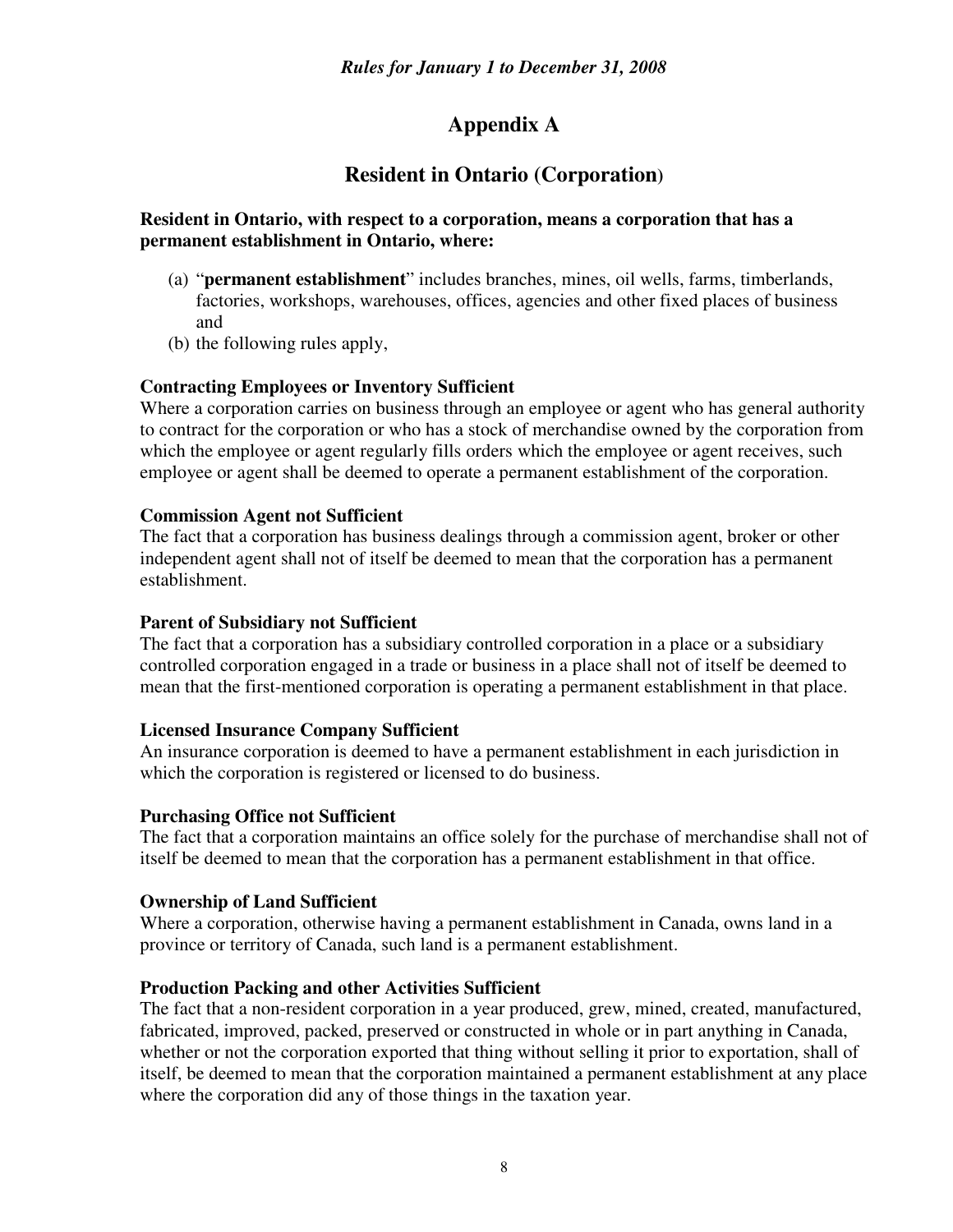#### **Machinery or Equipment Sufficient**

The use of substantial machinery or equipment in a particular place at any time in a year of a corporation constitutes a permanent establishment of such corporation in that place for such a year.

#### **Principal Place of Business Sufficient**

Where a corporation has no fixed place of business, it has a permanent establishment in the principal place in which the corporation's business is conducted.

#### **Charter or By Laws designating Head or Registered Office Sufficient**

Where a corporation does not otherwise have a permanent establishment in Canada, it has a permanent establishment in the place designated in its charter or by-laws as being its head office or registered office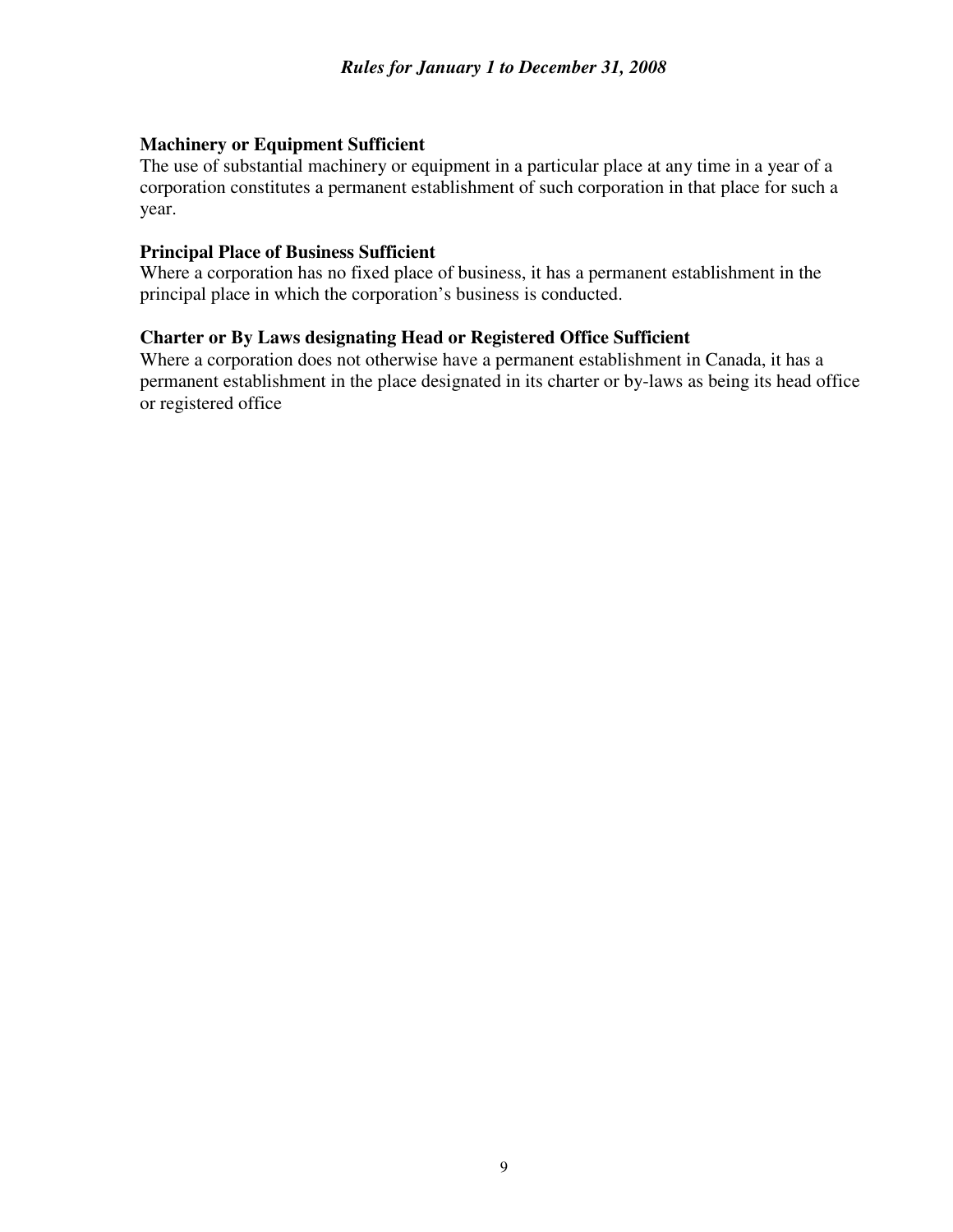# **Appendix B**

## **Form of Steward's Report**

Name of Steward Mailing address Billing address Primary Contact Person for Steward's Report Email address

## **Kilograms of Designated Blue Box Waste Sold or Delivered in Ontario in 2007 for the brands owned, or first imported into Ontario in the calendar year 2007**

| <b>Printed Materials</b> | <b>Printed Paper Sub-Categories</b>  | Kilograms |
|--------------------------|--------------------------------------|-----------|
| Category                 |                                      |           |
| <b>Printed Materials</b> | Newsprint CNA / OCNA members         |           |
|                          | Other Newsprint non CNA/OCNA members |           |
|                          | Magazines and catalogues             |           |
|                          | <b>Directories</b>                   |           |
|                          | <b>Other Printed Materials</b>       |           |

| Packaging                | Packaging Sub-Categories           | Kilograms |
|--------------------------|------------------------------------|-----------|
| Categories               |                                    |           |
| Paper Packaging          | Gable top containers               |           |
|                          | Aseptic containers                 |           |
|                          | Paper laminant                     |           |
|                          | Corrugated cardboard               |           |
|                          | Boxboard and other paper packaging |           |
| <b>Plastic Packaging</b> | <b>PET</b> bottles                 |           |
|                          | HDPE bottles and jugs              |           |
|                          | Polystyrene                        |           |
|                          | Other rigid plastics               |           |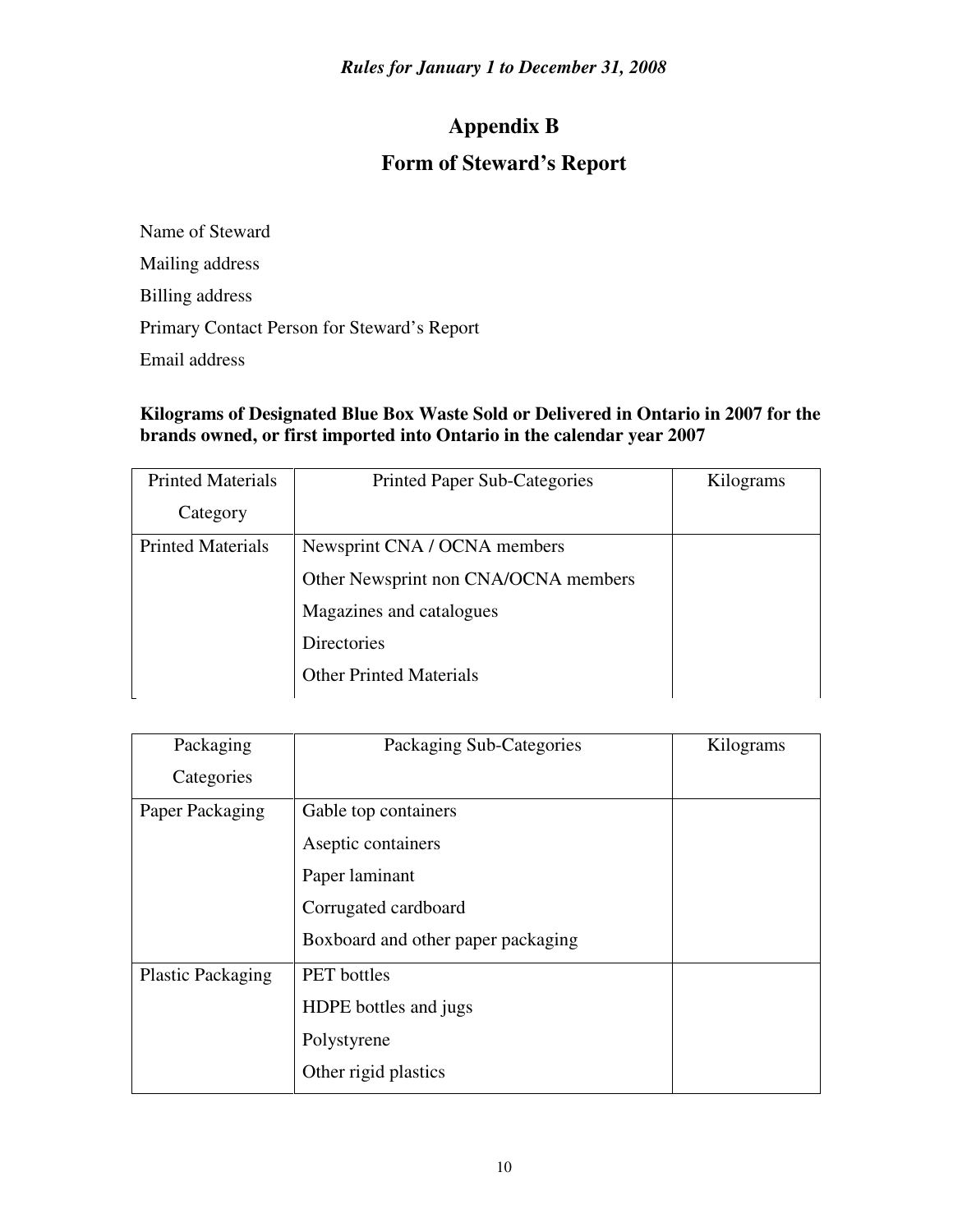|                 | LDPE/HDPE film                                 |  |
|-----------------|------------------------------------------------|--|
|                 | <b>Plastic laminant</b>                        |  |
|                 | Natural and Synthetic textiles                 |  |
| Steel and Other | Aerosol containers                             |  |
| Metal Packaging | Paint cans                                     |  |
|                 | Other steel and metal containers and packaging |  |
| Aluminum        | Food and beverage containers                   |  |
| Packaging       | Foil and other aluminum packaging              |  |
| Glass Packaging | Clear (flint) glass                            |  |
|                 | Colour glass                                   |  |

Required information to be included in the Steward's Report:

- 1. Description of methodology and data used to prepare this Steward's Report;
- 2. Description of Excluded Waste deductions from Report, including kilograms or percentage used by material type;
- 3. List of brands, trade marks or publication titles covered in this Steward's Report;
- 4. List of affiliates and /or franchisees included in this Steward's Report; and
- 5. Declaration of accuracy of contents of this Steward's Report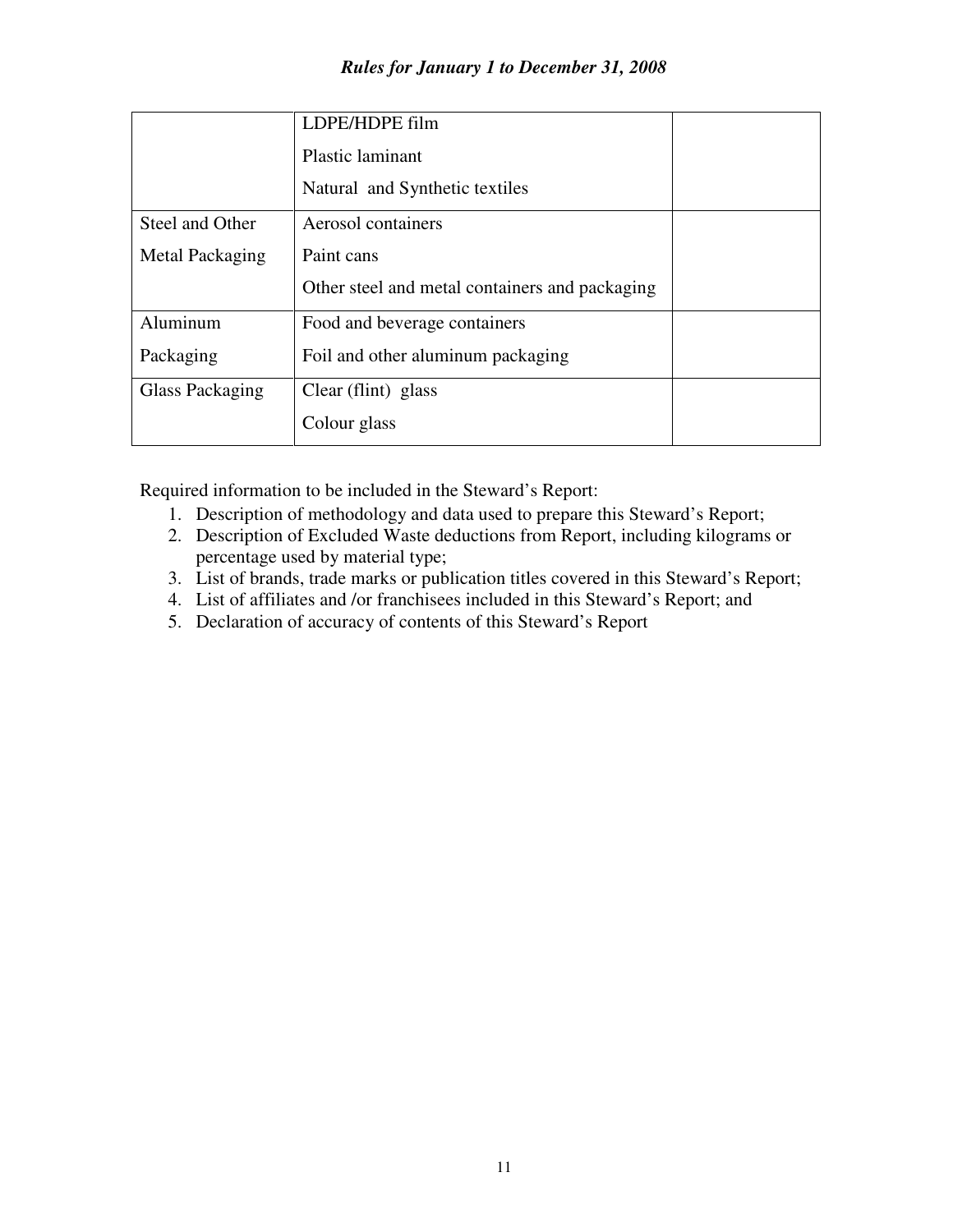# **Appendix C**

## **Payment Schedule**

If a steward is notified within the meaning of 4(1) on or before December 28, 2007, then the payment deadlines shall be as follows

| <b>Description of Steward Responsibility</b> | <b>2008 Payment Due Date</b> |
|----------------------------------------------|------------------------------|
| First payment due (25% of 2008 Obligation)   | April 30, 2008               |
| Second payment due (25% of 2008 Obligation)  | June 30, 2008                |
| Third payment due (25% of 2008 Obligation)   | September 30, 2008           |
| Fourth payment due (25% of 2008 Obligation)  | December 1, 2008             |

If a steward is notified within the meaning of 4(1) later than December 28, 2007, then the payment deadlines shall be as follows:

|                                   | <b>Payment</b> | $\%$ of           |                                |
|-----------------------------------|----------------|-------------------|--------------------------------|
| <b>Notification date is after</b> | schedule       | <b>Obligation</b> | <b>2008 Payment Due Date</b>   |
| December 28, 2007 and             | First          | 25                | Notification date plus 93 days |
| before March 27, 2008             | Second         | 25                | June 30, 2008                  |
|                                   | Third          | 25                | September 30, 2008             |
|                                   | Fourth         | 25                | December 1, 2008               |
| March 28, 2008 and before         | First          | 50                | Notification date plus 93 days |
| June 27, 2008                     | Second         | 25                | September 30, 2008             |
|                                   | Third          | 25                | December 1, 2008               |
| June 28, 2008 and before          | First          | 75                | Notification date plus 93 days |
| <b>August 29, 2008</b>            | Second         | 25                | December 1, 2008               |
| <b>August 30, 2008</b>            | First          | 100               | Notification date plus 93 days |